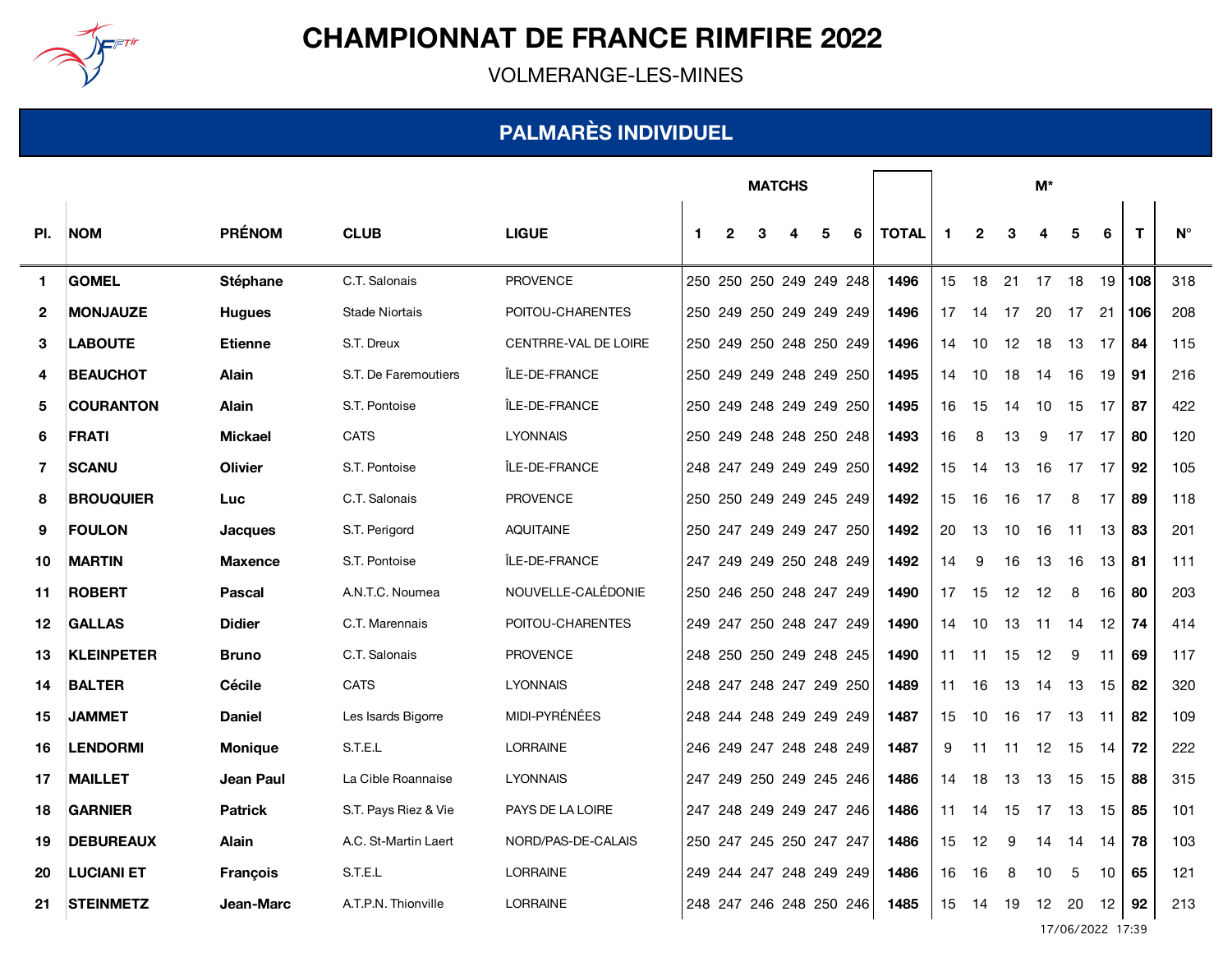

VOLMERANGE-LES-MINES

#### **PALMARÈS INDIVIDUEL**

|     |                     |                    |                             |                      | <b>MATCHS</b>           |              |   |                         |   |   |              | $M^*$                |              |                |     |     |    |    |             |
|-----|---------------------|--------------------|-----------------------------|----------------------|-------------------------|--------------|---|-------------------------|---|---|--------------|----------------------|--------------|----------------|-----|-----|----|----|-------------|
| PI. | <b>NOM</b>          | <b>PRÉNOM</b>      | <b>CLUB</b>                 | <b>LIGUE</b>         | $\mathbf 1$             | $\mathbf{2}$ | 3 |                         | 5 | 6 | <b>TOTAL</b> | $\blacktriangleleft$ | $\mathbf{2}$ | 3              | 4   | 5   | 6  | T  | $N^{\circ}$ |
| 22  | LIGNÉ               | <b>Jacky</b>       | Les Isards Bigorre          | MIDI-PYRÉNÉES        |                         |              |   | 250 247 248 246 249 245 |   |   | 1485         | 20                   | 10           | 9              | 10  | 15  | 14 | 78 | 108         |
| 23  | <b>GADREAU</b>      | Sélène             | <b>Arquebusiers Ancenis</b> | PAYS DE LA LOIRE     |                         |              |   | 248 244 248 248 249 248 |   |   | 1485         | 13                   | 8            | 12             | 11  | 16  | 14 | 74 | 214         |
| 24  | <b>BALTER</b>       | Serge              | <b>CATS</b>                 | <b>LYONNAIS</b>      |                         |              |   | 248 248 247 249 244 248 |   |   | 1484         | 14                   | -14          | 10             | 18  | -14 | 14 | 84 | 220         |
| 25  | <b>CORRADI</b>      | <b>Dominique</b>   | A.T.P.N. Thionville         | <b>LORRAINE</b>      |                         |              |   | 245 244 248 248 249 250 |   |   | 1484         | 10                   | 12           | 13             | 13  | 10  | 15 | 73 | 122         |
| 26  | <b>MAIURI</b>       | Paolo              | T.C. Stade Laurentin        | CÔTE D'AZUR          |                         |              |   | 247 244 244 249 249 250 |   |   | 1483         | 13                   | 14           | 10             | 15  | 18  | 16 | 86 | 104         |
| 27  | <b>BROUQUIER</b>    | <b>Agnès</b>       | C.T. Salonais               | <b>PROVENCE</b>      |                         |              |   | 250 246 250 248 247 242 |   |   | 1483         | 16                   | 7            | 16             | 14  | 10  | 8  | 71 | 218         |
| 28  | <b>SABRE</b>        | <b>Eric</b>        | S.T. Raismes-Vicoigne       | NORD/PAS-DE-CALAIS   |                         |              |   | 248 245 246 246 249 249 |   |   | 1483         | 14                   | 10           | 7              | 10  | 13  | 13 | 67 | 112         |
| 29  | <b>LHOST</b>        | <b>Christine</b>   | L'Avenir d'Onnaing          | NORD/PAS-DE-CALAIS   |                         |              |   | 249 242 248 248 246 249 |   |   | 1482         | 14                   | 10           | 10             | 15  | 8   | 14 | 71 | 206         |
| 30  | <b>DESTAINVILLE</b> | Line               | S.T. Epinal                 | <b>LORRAINE</b>      |                         |              |   | 245 247 248 249 247 246 |   |   | 1482         | 6                    | 16           | 9              | -14 | 14  | 10 | 69 | 107         |
| 31  | <b>BOUZONVILLE</b>  | Gérard             | A.T.P.N. Thionville         | <b>LORRAINE</b>      |                         |              |   | 250 248 244 245 246 248 |   |   | 1481         | 19                   | 12           | 10             | 12  | 12  | 16 | 81 | 322         |
| 32  | <b>POIRIER</b>      | Frédéric           | <b>STCL</b>                 | ÎLE-DE-FRANCE        |                         |              |   | 245 248 249 248 247 244 |   |   | 1481         | 9                    | 16           | 11             | 16  | 14  | 14 | 80 | 116         |
| 33  | <b>JOURET</b>       | Jean Jacques       | A.C. St-Martin Laert        | NORD/PAS-DE-CALAIS   |                         |              |   | 246 243 248 248 247 249 |   |   | 1481         | 10 <sup>°</sup>      | 9            | 14             | 15  | 15  | 10 | 73 | 210         |
| 34  | <b>ESTIEVENART</b>  | <b>Philippe</b>    | L'Avenir d'Onnaing          | NORD/PAS-DE-CALAIS   | 249                     |              |   | 247 249 250 248 238     |   |   | 1481         | 13                   | 11           | 13             | 18  | 11  | 6  | 72 | 106         |
| 35  | <b>SCANU MAURY</b>  | <b>Claire</b>      | S.T. Pontoise               | ÎLE-DE-FRANCE        |                         |              |   | 244 243 246 248 249 250 |   |   | 1480         | 14                   | 9            | 11             | 11  | 12  | 16 | 73 | 205         |
| 36  | <b>POUILLIER</b>    | <b>Christelle</b>  | <b>Bonneval Tir</b>         | CENTRRE-VAL DE LOIRE |                         |              |   | 246 245 246 244 249 249 |   |   | 1479         | 6                    | 11           | $\overline{7}$ | 8   | 12  | 11 | 55 | 219         |
| 37  | <b>GREGOIRE</b>     | <b>Bernard</b>     | A.T.P.N. Thionville         | <b>LORRAINE</b>      |                         |              |   | 248 245 245 244 247 249 |   |   | 1478         | 15                   | 8            | 10             | 6   | 11  | 17 | 67 | 113         |
| 38  | <b>BRIAND</b>       | Pascal             | S.T. Pontoise               | ÎLE-DE-FRANCE        |                         |              |   | 241 246 249 245 247 248 |   |   | 1476         | 10                   | 6            | 14             | 11  | 9   | 11 | 61 | 305         |
| 39  | <b>DELL'OVA</b>     | Jean-Marc          | <b>STBT</b>                 | LANGUEDOC-ROUSSILLON |                         |              |   | 236 246 249 250 249 245 |   |   | 1475         | 11                   | 12           | 15             | 19  | 15  | 10 | 82 | 215         |
| 40  | <b>MARCHAL</b>      | Sylvain            | S.T. Epinal                 | <b>LORRAINE</b>      |                         |              |   | 248 246 244 244 247 246 |   |   | 1475         | 10                   | 13           | 8              | 10  | 14  | 12 | 67 | 207         |
| 41  | <b>POMIÉS</b>       | André              | Cible Figeacoise            | MIDI-PYRÉNÉES        |                         |              |   | 249 246 244 246 247 243 |   |   | 1475         | 12                   | 5            | 9              | 14  | 16  | 10 | 66 | 209         |
| 42  | <b>GUILLOT</b>      | <b>Jean Claude</b> | <b>CATS</b>                 | <b>LYONNAIS</b>      | 248 247 245 244 248 243 |              |   |                         |   |   | 1475         | 8                    | 17           | 8              | 11  | 13  | 8  | 65 | 119         |

17/06/2022 17:39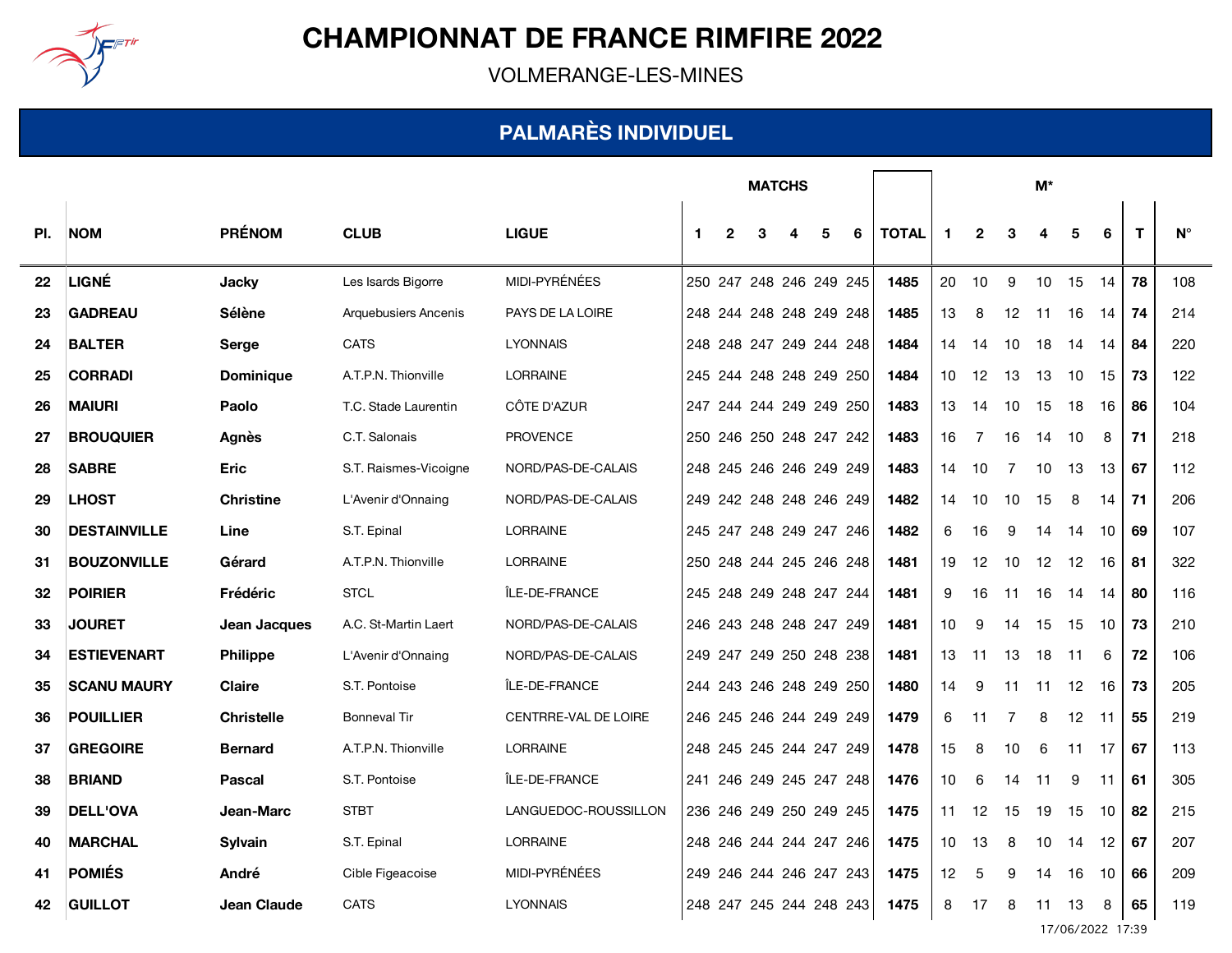

VOLMERANGE-LES-MINES

#### **PALMARÈS INDIVIDUEL**

|     |                     |                   |                         |                    | <b>MATCHS</b> |   |   |                         |   |   |              | M*             |                |                |                |     |                 |    |             |
|-----|---------------------|-------------------|-------------------------|--------------------|---------------|---|---|-------------------------|---|---|--------------|----------------|----------------|----------------|----------------|-----|-----------------|----|-------------|
| PI. | <b>NOM</b>          | <b>PRÉNOM</b>     | <b>CLUB</b>             | <b>LIGUE</b>       | -1            | 2 | 3 | 4                       | 5 | 6 | <b>TOTAL</b> | 1              | $\overline{2}$ | 3              | 4              | 5   | 6               | T  | $N^{\circ}$ |
| 43  | <b>BRAGARD</b>      | Jean-Louis        | E.S. Hagondange Tir     | <b>LORRAINE</b>    |               |   |   | 247 243 249 241 250 244 |   |   | 1474         | 9              | 9              | 15             | 5              | 14  | 9               | 61 | 420         |
| 44  | <b>GERAUD</b>       | Joël              | <b>STE Nantaise Tir</b> | PAYS DE LA LOIRE   |               |   |   | 235 246 246 250 248 248 |   |   | 1473         | 12             | 8              | 12             | 21             | 15  | -14             | 82 | 410         |
| 45  | <b>GOEDERT ET</b>   | Carlo             | S.T.E.L                 | <b>LORRAINE</b>    |               |   |   | 239 246 247 249 246 246 |   |   | 1473         | 9              | 14             | 16             | 12             | 11  | 10              | 72 | 321         |
| 46  | <b>SALVA</b>        | <b>Christian</b>  | T.S. Bessieres          | MIDI-PYRÉNÉES      |               |   |   | 240 245 245 249 249 245 |   |   | 1473         | 11             | 7              | 12             | 12             | 8   | 8               | 58 | 110         |
| 47  | <b>KLEINPETER</b>   | <b>Fabienne</b>   | C.T. Salonais           | <b>PROVENCE</b>    |               |   |   | 243 244 250 243 247 245 |   |   | 1472         | 12             | 10             | -12            | 10             | 10  | -11             | 65 | 217         |
| 48  | <b>KIELBASA</b>     | Virginie          | A.S.T. Creil            | <b>PICARDIE</b>    |               |   |   | 243 246 246 244 247 246 |   |   | 1472         | 9              | 9              | 9              | 9              | 7   | 12              | 55 | 302         |
| 49  | <b>RAINGLET</b>     | Jean-Pierre       | Arquebusiers Ancenis    | PAYS DE LA LOIRE   |               |   |   | 247 243 246 246 242 245 |   |   | 1469         | 11             | 8              | $\overline{7}$ | 9              | 10  | 15              | 60 | 114         |
| 50  | <b>LABRETTE</b>     | <b>Bernard</b>    | S.T. Nitting            | <b>LORRAINE</b>    |               |   |   | 244 245 243 242 246 248 |   |   | 1468         | 16             | 11             | 12             | 9              | 9   | 9               | 66 | 306         |
| 51  | <b>BLOCQUEL</b>     | Régis             | Detente Anserienne      | NORD/PAS-DE-CALAIS |               |   |   | 238 247 246 245 246 245 |   |   | 1467         | 1.             | 8              | 9              | 10             | 12  | 12              | 52 | 407         |
| 52  | <b>DESTAINVILLE</b> | Luc               | S.T. Epinal             | <b>LORRAINE</b>    |               |   |   | 244 239 241 248 245 249 |   |   | 1466         | 11             | 10             | 6              | 12             | 10  | 8               | 57 | 307         |
| 53  | <b>FLEURIET</b>     | <b>Christophe</b> | A.S. Clamecycoise       | <b>BOURGOGNE</b>   |               |   |   | 243 245 246 242 244 246 |   |   | 1466         | 8              | 6              | 8              | $\overline{7}$ | 8   | 9               | 46 | 304         |
| 54  | <b>LEBASTARD</b>    | <b>Soizic</b>     | Arquebusiers Ancenis    | PAYS DE LA LOIRE   |               |   |   | 240 241 245 246 243 249 |   |   | 1464         | 9              | 5              | 12             | -14            | 9   | 8               | 57 | 314         |
| 55  | <b>GUIOULLIER</b>   | Yveline           | S.T. Nitting            | <b>LORRAINE</b>    |               |   |   | 246 244 242 240 245 247 |   |   | 1464         | 10             | 8              | 10             | $\overline{7}$ | 10  | 7               | 52 | 406         |
| 56  | <b>SIMEON</b>       | <b>David</b>      | A.T.P.N. Thionville     | LORRAINE           |               |   |   | 246 238 247 239 244 249 |   |   | 1463         | 9              | 9              | 15             | 10             | 7   | 14              | 64 | 413         |
| 57  | <b>SEGUIN</b>       | <b>Alice</b>      | C.T. Marennais          | POITOU-CHARENTES   |               |   |   | 241 239 246 246 242 248 |   |   | 1462         | $\overline{7}$ | 11             | 12             | 11             | 8   | 13              | 62 | 308         |
| 58  | <b>JOLIVALT</b>     | <b>Etienne</b>    | A.T.P.N. Thionville     | <b>LORRAINE</b>    |               |   |   | 244 243 242 245 244 244 |   |   | 1462         | 9              | 2              | 10             | 10             | -14 | -11             | 56 | 313         |
| 59  | <b>LEBOUTILLY</b>   | <b>Philippe</b>   | S.T. Creusot            | <b>BOURGOGNE</b>   |               |   |   | 238 244 244 243 247 245 |   |   | 1461         | 6              | 10             | 14             | 8              | 10  | 8               | 56 | 311         |
| 60  | <b>LE DIAGON</b>    | Frank             | S.T. Montereau          | ÎLE-DE-FRANCE      |               |   |   | 241 242 240 239 243 249 |   |   | 1454         | 6              | 8              | 9              | 10             | 8   | 14              | 55 | 211         |
| 61  | <b>KIELBASA</b>     | <b>Christophe</b> | A.S.T. Creil            | <b>PICARDIE</b>    |               |   |   | 244 245 242 235 239 240 |   |   | 1445         | 9              | 6              | 9              | 8              | 8   | 8               | 48 | 102         |
| 62  | <b>OUHIBI</b>       | <b>Bel-Abbès</b>  | A.T.P.N. Thionville     | LORRAINE           |               |   |   | 231 245 245 244 237 240 |   |   | 1442         | 2              | 6              | 13             | $\overline{7}$ | 9   | 8               | 45 | 416         |
| 63  | <b>KIELBASA</b>     | <b>Clément</b>    | A.S.T. Creil            | <b>PICARDIE</b>    |               |   |   | 243 235 245 241 241 236 |   |   | 1441         | $\overline{7}$ | 8              | 9              | 10             | 9   | 10 <sup>°</sup> | 53 | 202         |

17/06/2022 17:39